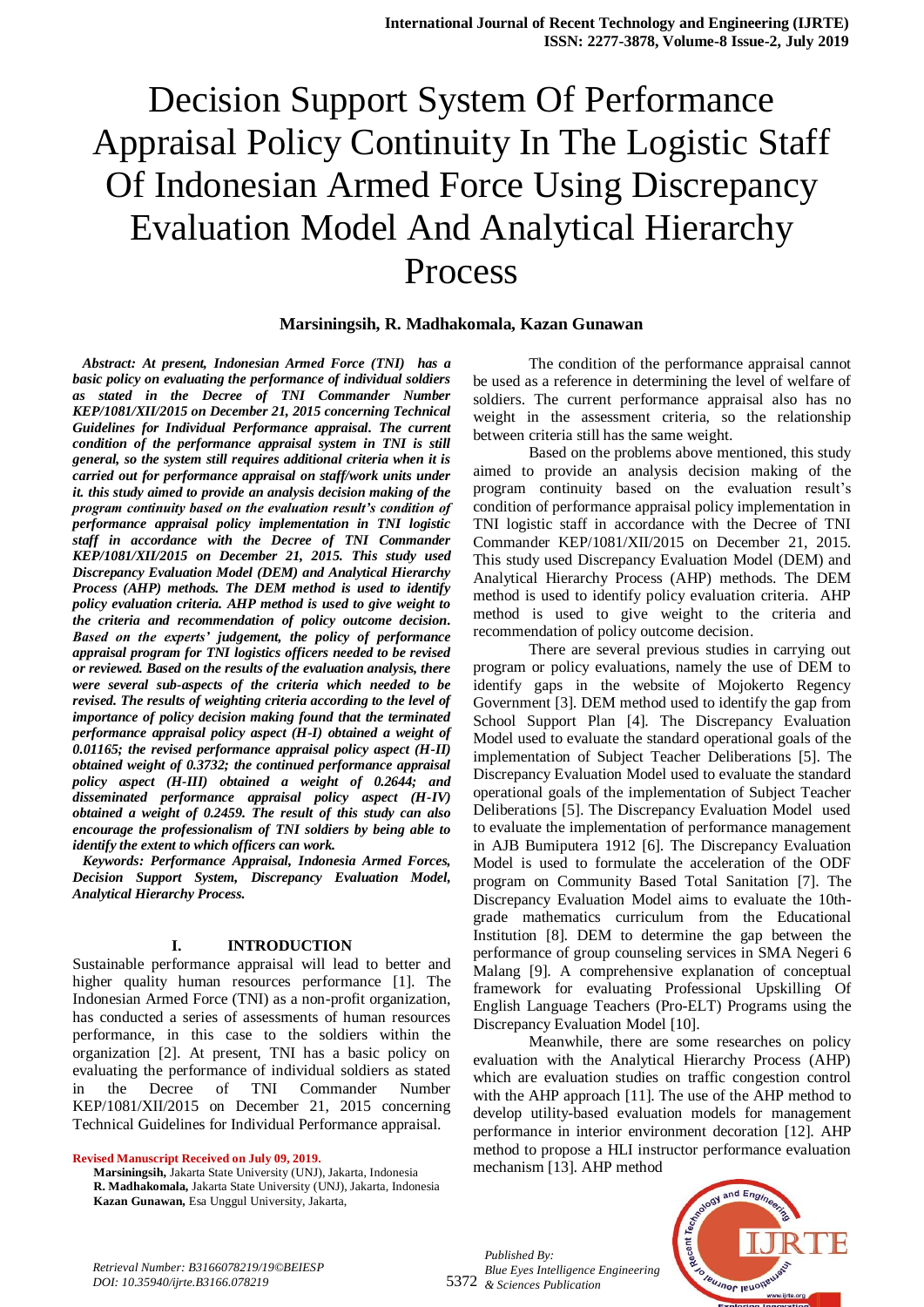as a valid evaluation model on the project proposal [14].

The focus of this study is the Policy of Performance Evaluation of TNI Logistics Staff Officers, as regulated in the Decree of TNI Commander Number KEP/1081/XII/2015 on December 21, 2015. Evaluation of the Performance Appraisal Policy Program in TNI will be resulted in a recommendation for decision making of the implementation of the policy continuity.

The result of this study is expected to provide valuable input for the Ministry of Defense in drafting the General Policy Direction on performance appraisal program for TNI. The result of this study can also encourage the professionalism of TNI soldiers by being able to identify the extent to which officers can work.

This study consisted of several sections. Section 2 explained the theory of evaluation model and AHP as well as the preparation of the concept of performance appraisal policy evaluation research. Section 3 described the result of performance appraisal policy. Section 4 explained the interpretation of the result of the decision making for the continuity of the performance appraisal policy program. While, section 5 focused at the conclusion of policy evaluation research.

# **II. MATERIAL/METHODS A. Evaluation.**

Evaluation is a process in which educational and training procedures are compared with predetermined goals to know the achievements. Evaluation plays an important role in determining the effectiveness, efficiency, benefits, acceleration and sustainability of a program or policy. Evaluation provides an overview of learning which is focused on an activity or the delivery of an emphasis. Evaluation is sometimes also used to refer to the study of behavior [11].

The performance of the evaluation program is a key part of the government strategy to set the final goal. Operationally, evaluation is the process of describing, obtaining, reporting, and applying descriptive and evaluative information about the benefits of several objects, values, meanings, and honesty to guide decision making, accountability, support, disseminate best practices, and increase the understanding of the involvement of phenomena.

Program evaluation is a process to find out if the objectives of the activity have been realized. In another view, program evaluation is the use of a social research procedure to systematically investigate the effectiveness of social intervention programs such as education and coaching.

Evaluation is done with a purpose. In general view, evaluation has four different objectives, including: (1) Ethical goals, (2) Managerial goals, (3) Decision of the objectives, (4) Educational and motivational goals. Apart from the purpose, there are several advantages in carrying out an evaluation. The evaluation helps answering some questions about interventions, namely: (1) What is the impact of the intervention, (2) Does the intervention go according to plan, (3) Are there differences in all locations when the intervention is carried out, (4) Who benefits from this intervention.

Performance is a concept defined in the quality and quantity of business activities, personality factors, skills, and abilities needed to predict or evaluate employee performance. Individual performance is a key indicator of the company and contributes to the company's productivity and competitiveness. Performance is an intrinsic construct in the strategy literature. The concept of performance can be seen in three folds. Performance can be approached as the ultimate goal of management, its own objectives can be highlighted at the level of individual, team, business and company managers. Definition of performance is one measure of the most important criteria in industrial psychology and organizational research.

Performance is essential for the organization and there are interrelationships between employee performance that lead to success and business performance that are important for each individual because completing tasks is a source of satisfaction.

# **C. Performance Appraisal.**

Performance appraisal is a process of evaluating how well employees do their work compared to a set of standards, and then communicate that information to employees. Performance appraisal is also called employee ranking, employee evaluation, work review, performance evaluation, and outcome assessment. There are four main factors that influence how individuals work, namely: (1) Number of products produced, (2) Quality of products produced, (3) Punctuality in producing a product, (4) Attendance at the workplace [1].

According to [12], performance appraisal functions as a management information system for organizations. It provides feedback to employees about its performance so that generally it can be said as a means to evaluate, analyze and effectively utilize the capabilities and knowledge of employees at all levels of the organization. Performance appraisal can be defined as an evaluation process where a manager or leader provides evaluations, compares and provides feedback regarding the performance of his employees.

Performance appraisal enables organizations to look back and evaluate past activities by looking ahead and preparing for future performance. While the objectives at the lower level are giving motivation and compensation. Each individual can evaluate personal performance and provide compensation. At the same time, performance measurement can motivate individuals for the future. In larger and more complex organizations, steps are also expected to roll from the bottom to the top of the organization, down from top to bottom, and to facilitate comparison of performance across organizational and functional units (Meyer, 2002).

# **D. Performance Appraisal in TNI.**

Arrangement of the apparatus human resources management system is one of the bureaucratic reform programs in TNI which is aimed at encouraging improvements in the development of personnel and human resources within the TNI. One measure of this bureaucratic reform is the application of individual performance assessments, so that the performance of each TNI personnel on a regular basis can be assessed, measured and analyzed and evaluated.



## **B. Performance.**

*Retrieval Number: B3166078219/19©BEIESP DOI: 10.35940/ijrte.B3166.078219*

5373 *Blue Eyes Intelligence Engineering Published By: & Sciences Publication*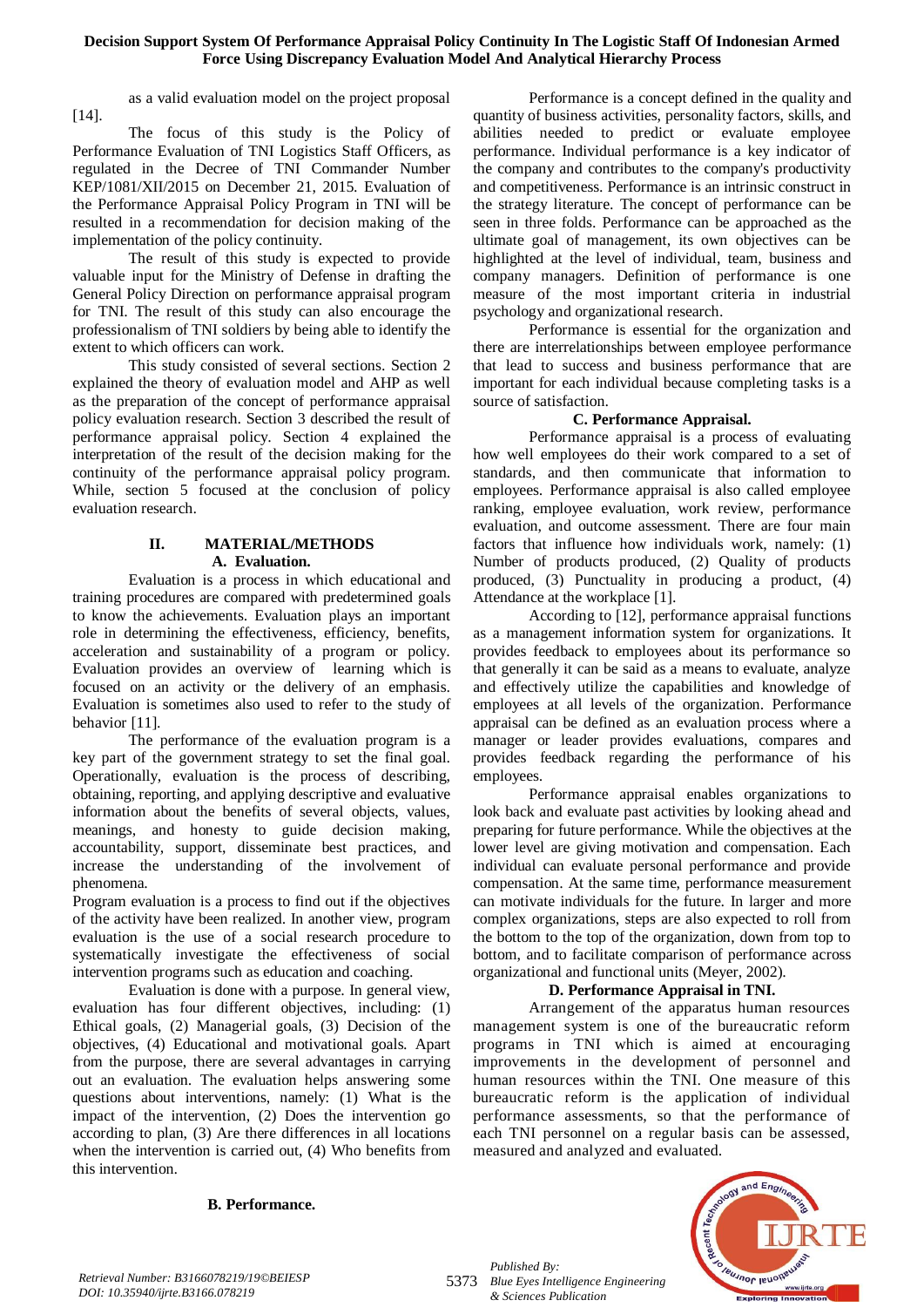In order to meet the demands and the desired assessment criteria, a technical guideline on the performance appraisal of individuals has been prepared that is able to describe a more complete and comprehensive individual performance appraisal system for each TNI personnel (especially Staff in the TNI Headquarters). The performance appraisal is regulated in the Decree of the TNI Commander Number KEP/1081/XII/2015 on December 21, 2015 concerning Technical Guidelines for Individual Performance Appraisal.

The purpose of evaluating individual performance as regulates in the Decree of TNI Commander is to assess and measure the performance of each TNI personnel so that they can determine the level of achievement of individual performance directly related to the performance allowance in accordance with the regulations.

The objectives of individual performance appraisal are: (1) The realization of an objective and comprehensive assessment of individual performance, and fulfilling bureaucratic reform, (2) The realization of performance allowance in accordance with the achievement of personnel performance and competencies, (3) The realization of professional TNI personnel supported by adequate welfare level.



**Figure 1. Personnel Organizational Structure of TNI**

# **E. DEM Evaluation Model.**

The gap evaluation model was first developed by Malcolm Provus. This evaluation model focuses on comparing evaluation results with predetermined performance standards. Furthermore, the results of the evaluation are used in the framework of policy makin regarding the programs that have been implemented. This gap evaluation model consists of 4 stages of activities where the stages are in accordance with the stages of the program to be evaluated, the four stages are among others [4]:

1. Program identification. At this stage, the evaluation focuses on the determination and formulation of objectives.

2. Program preparation. At this stage, the evaluation focuses on the content or substance in the program, ways, methods, and mechanisms for achieving program objectives.

3. Program implementation. At this stage, it is focused on knowing the extent to which the difference between the results achieved with the objectives has been determined.

4. Results of program achievements. At this stage, it is focused on interpreting existing findings and providing reports to policy maker. The policy can be in the form of a program revision or continuation of the activity program.

There are five stages of implementation of the gap evaluation model, which are: design, installation, process, product and the comparison stage with other programs. The explanation of the five stages is described as follows [15]:

1. Design. The first stage of the gap model is the design stage. Activities at this stage are focused on providing program inputs including (1) program objectives, (2) personnel, staff, and other resources that should be provided before the program objectives can be realized, and (3) performance appraisal activities to support the achievement of these objectives.

2. Installation. The second stage of the gap model is the involvement of an effort to see if a program installed is in accordance with the installation plan. Program design built in stage I represents the standards (S) and program performance (P) compared (C) to detect the presence or absence of gaps (D). There are four choices that can be taken for decision makers, namely: terminated, processed, adjusted performance, or adjusted standards.

3. Process. In the third stage of the gap model, evaluators study the question "whether goals or standards can be achieved". Normally the gap model paradigm is to use a comparison between standards and performance with information on the results of the gaps that guide decision makers.

4. Product. The fourth stage of the gap model focuses on the question "does the program have reached the final goal?" The standard (goal) aimed at during stage I is clarified with the performance of the final program to detect gaps. This stage involves activities that can be compared with the final stages of the CIPP model.



5374 *& Sciences Publication Published By: Blue Eyes Intelligence Engineering*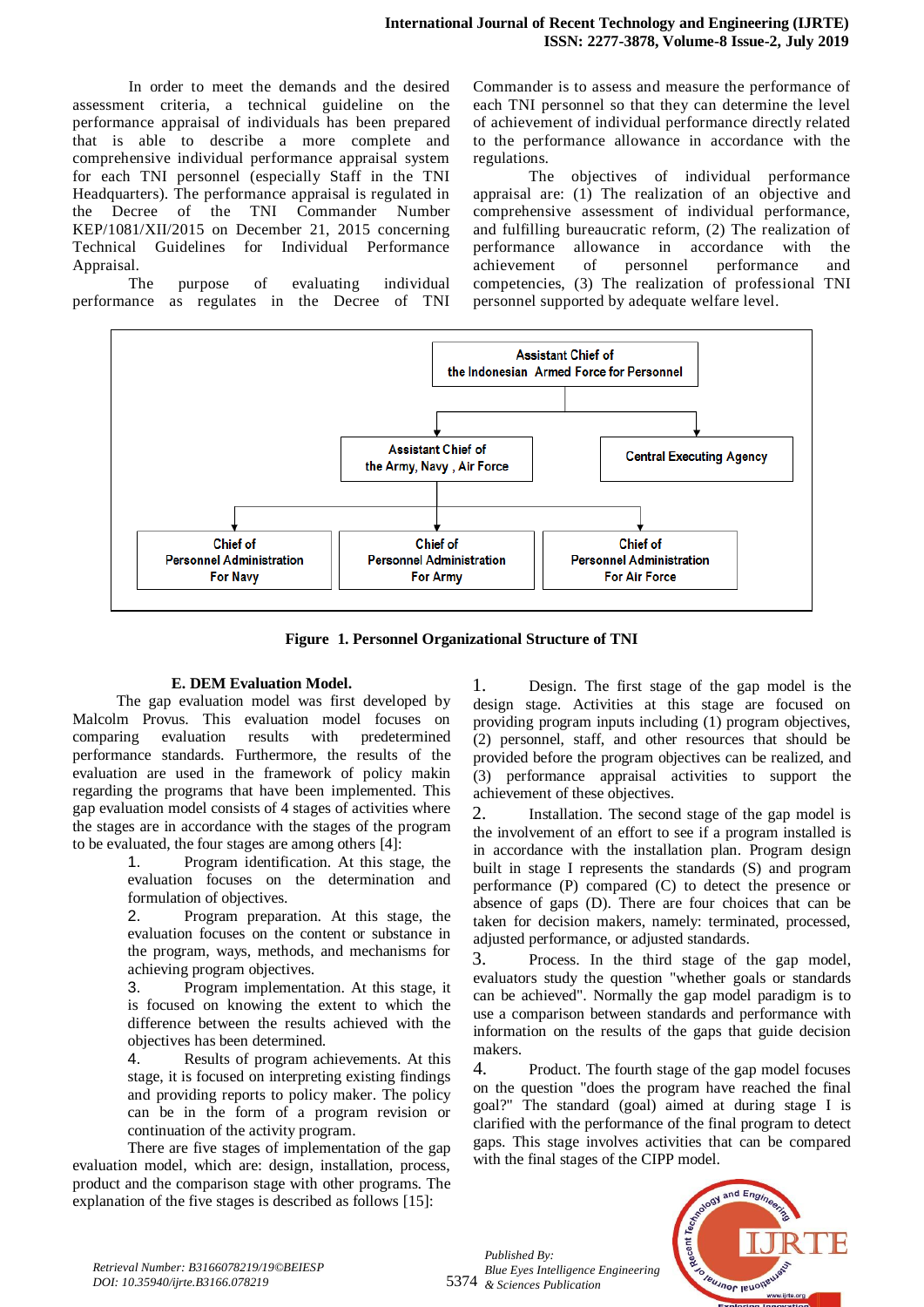5. Comparison Program. The final stage of the gap model is a comparison of programs focused on cost-benefit analysis. At this stage, decision makers are responsible for **Table 1. Stage of Discrepancy Evaluation**.

| <b>Stage</b> | <b>Performance</b>                                                    | <b>Standard</b>                                              |
|--------------|-----------------------------------------------------------------------|--------------------------------------------------------------|
|              | Design of the Program<br>(Dimension of input,<br>process, dan output) | Design Criteria                                              |
| П            | Program<br>Implementation                                             | Design of Program<br>(Input and Process<br>Dimension)        |
| Ш            | Temporary Result of<br>the Program                                    | Design of Program<br>(Process and Result<br>Dimension)       |
| <b>IV</b>    | Final Result of the<br>Program                                        | Design of Program<br>(Output Dimension)                      |
| V            | Benefit of the Program                                                | Benefit for other<br>programs which have<br>the same product |

providing information to the audience about the benefits of the program.

There are 5 (five) evaluation stages in DEM: program design (Stage I), program installation (Stage II), program process (Stage III), program products (Stage IV) and costbenefit analysis (Stage V). In Stage I, information about program design is collected which later turn into program standards. There are three main criteria for the program in Stage I which consist of input, process, and output. The first comparison between program performance and program standards occurs. Stage II is known as program input. In evaluating the program using the Discrepancy evaluation model, firstly needed to collect data through interviews, observations and documentation which are validated through Focus Group Discussion (FGD) activities and cover 5 aspects, namely; 1). Design aspects. 2). Installation aspects consist of Organization, Source of Capital, Program, Profit Management, Accounting and Financial Accountability, 3) Process aspects, 4) Result aspects 5), Aspects of Benefits Analysis [17] [4].



**Figure 2. Stages in DEM Evaluation Process.**

| Table 2. Steps of DEM Evaluation. |                             |                                     |  |  |
|-----------------------------------|-----------------------------|-------------------------------------|--|--|
| <b>Evaluation Stage</b>           | Comparison                  | <b>Discrepancy</b>                  |  |  |
| 1. Design Evaluation              | $S = Standard$              | T= Termination of Program           |  |  |
| 2. Installation Evaluation        | $P =$ Performance           |                                     |  |  |
| 3. Process Evaluation             | $C = Comparison of S and P$ | *D= Program Improvement or Standard |  |  |
| 4. Effect Evaluation              | $D=$ Discrepancy            | Change                              |  |  |
| 5. Cost and Benefit               |                             |                                     |  |  |
|                                   | Source: [6]; [8]; [4]       |                                     |  |  |

In this research, DEM method was used to identification of policy evaluation criteria. AHP method was used to give weight in criteria and determination of recommendation for policy decisions.

## **F. AHP Method.**

AHP describes complex multi-factor or multicriteria problems into a hierarchy. According to Saaty, hierarchy is defined as a representation of a complex problem in a multi-level structure, where the first level is a goal, followed by factor levels, criteria, sub-criteria and so on down to the last level of alternatives with a hierarchy of complex problems can be described in groups which are then arranged into a hierarchy as the problem will appear to be more systematically structured. One of the main advantages of the AHP that distinguishes it from other models of decision making is that there is no absolute consistency requirement. Thus, the existing problems can be known and observed, but the completeness of numerical data does not support to model problems quantitatively [18]. There are 7 pillars which are used and must be considered in AHP model [19], such as:

1. Ratio scale is the ratio of two values (a/b) where the values of a and b are of the same type (units). The ratio scale is a set of ratios which are consistent with the same transformation (multiplication with positive constants). A set of values (in the same unit) can be standardized by normalization so that units are no longer needed and these objects can be more easily distinguished from each other.

Pairwise comparison. Pairwise comparison is conducted to give relative



*Retrieval Number: B3166078219/19©BEIESP DOI: 10.35940/ijrte.B3166.078219*

5375 *Blue Eyes Intelligence Engineering Published By: & Sciences Publication*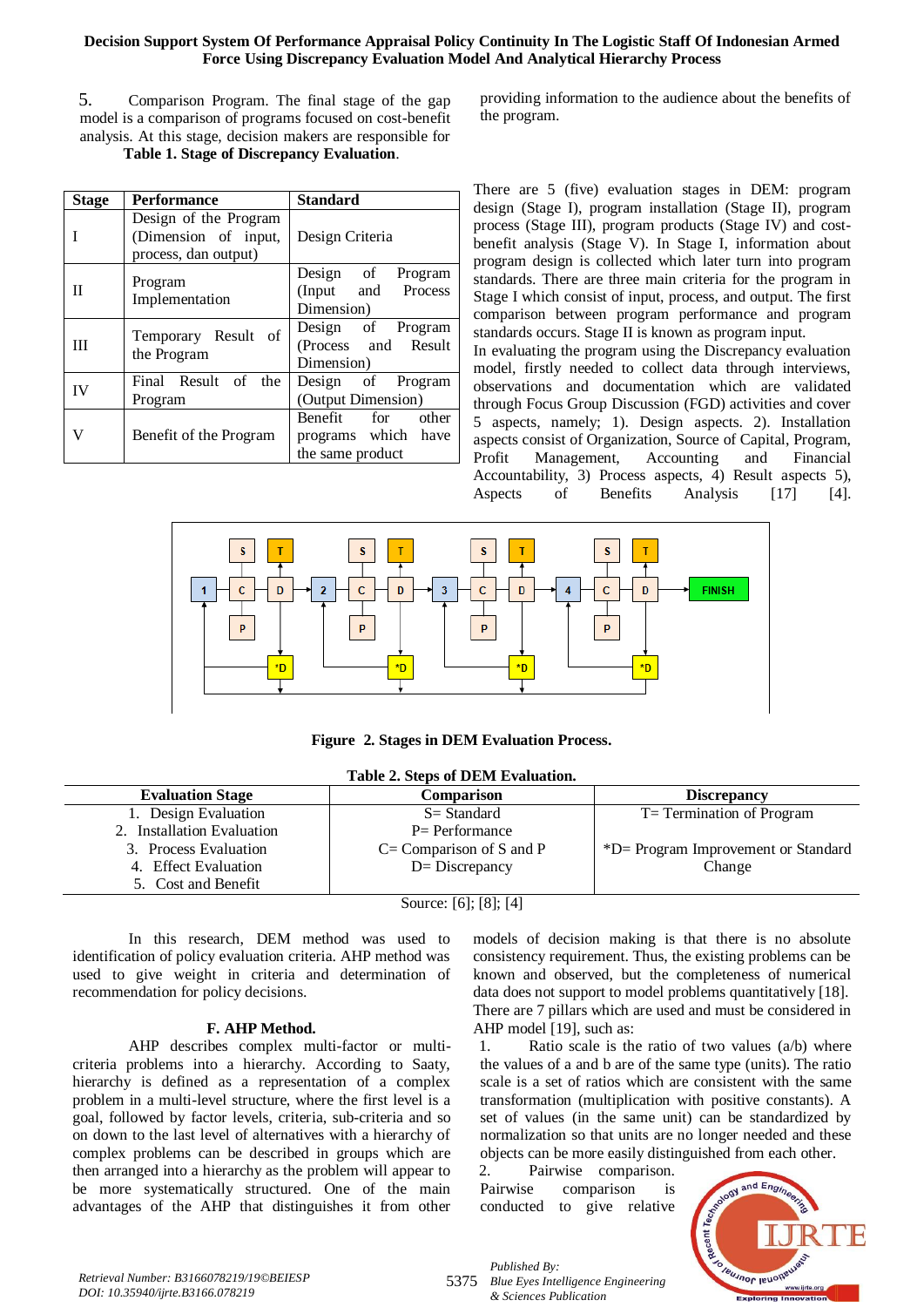weights between criteria and/or alternatives, so that priority 3. will be obtained from the criteria and/or alternatives. There are three approaches to sort alternatives or criteria, namely relative, absolute, and benchmarking. The approach is used for critical general criteria. Absolute approach is used at the lower level of the hierarchy where there is usually a detailed description that can be quantified from each criterion. In the guesswork approach, alternatives are compared with known reference alternatives, then the alternatives are sorted according to the results of the comparison.

4. Conditions for sensitivity of eigenvectors. The sensitivity of the eigenvectors to criteria changes limits the number of elements in each set of comparisons. This requires the homogeneity of the elements related. Change must be by choosing a small element as a unit and asking how much it affects the larger element.

5. Homogeneity and clustering. Clustering is used if the difference between elements is more than one degree, to slowly expand the fundamental scale, which in turn

enlarges the scale from 1 to 9 to infinity. This is especially true for relative measurements.

6. Synthesis. Synthesis is applied to the ratio scale to create a unidimensional scale to represent the overall output, using additional weighting.

7. Maintain and reverse the weighting sequence and the order in the hierarchy is influenced by the addition or change of criteria or alternatives. Often a sequence reversal phenomenon occurs, especially in relative measurements. Reversal of sequences is intrinsic to decision making as well as the condition of maintaining sequence.

8. Group consideration. Group consideration must be carefully and mathematically integrated. With AHP, it is possible to consider the experience, knowledge and strength of the individuals involved Instinctively, humans can estimate simple quantities through their senses. The easiest process is to compare two things with the accuracy of comparisons that can be justified. For this reason, Saaty (2006) set quantitative scales 1 to 9 to assess the comparison of the importance of another element. The comparison scale can be explained as follows:

| <b>Priority Scale</b> | <b>Definition</b>                                                                        | <b>Explanation</b>                                        |  |
|-----------------------|------------------------------------------------------------------------------------------|-----------------------------------------------------------|--|
|                       | <b>Equally important</b>                                                                 | Two activities contribute equally strong to the objective |  |
|                       | An activity is a little more important than the other.<br>Little more important          |                                                           |  |
|                       | Important                                                                                | Activity is more important than the other.                |  |
|                       | Very important                                                                           | Activity is far more important than the other.            |  |
|                       | An activity is significantly important than the other.<br><b>Significantly important</b> |                                                           |  |
| 2, 4, 6, 8            | Middle value                                                                             |                                                           |  |
| Reciprocal            | Defining the domination of two alternatives compared to the first alternative.           |                                                           |  |

In AHP method, there are several steps as follows: 1. Defining the problem and determine the expected solution.

2. Creating a hierarchical structure which starts with the main goal.

3. Making a paired comparison matrix which describes the relative contribution or influence of each element of the goal or criteria that are above it.

4. Defining pairwise comparison, so that the total number of judgments is n  $x$   $[(n-1)/2]$ , with n being the number of elements compared. The results of the comparison of each element will be a number from 1 to 9 which shows a comparison of the importance of an element.

5. Calculating eigenvalues and testing their consistency. If it is not consistent, the data retrieval is repeated.

6. Repeating steps 3,4 and 5 for all levels of the hierarchy.

7. Calculating the eigenvector of each paired comparison matrix which is the weight of each element for prioritizing elements at the lowest hierarchy level until it reaches the goal.

8. Checking the hierarchy consistency. This stage measured in AHP is the consistency ratio by looking at the consistency index. The expected consistency is near perfect so as to produce a near valid decision. The consistency ratio is expected to be less than or equal to 10%.

In this research, AHP method was used to give assessment weight in criteria of policy evaluation. Next, AHP model was also carried out in determining decision making for the recommendation of policy evaluation results.

## **Method/research Design**

Setting of the research defined the location and time of research where and when the researcher evaluated the policy of performance appraisal for TNI headquarter staff as the implementation of Decree of TNI Commander KEP/1081/XII/2015 December 21, 2015. The TNI Main Command Forces (*Kotama)* includes: TNI Commander-in-Chief's logistic staff, TNI Supply Agency, TNI Supply Unit.

Every main command force which involves in logistic distribution and was chosen as evaluation subject was limited to 1-4 people, with purposive sampling based on the needs. Those chosen as research subject were closely related to logistic directly.

#### **Table 4. Expert Judgement.**

| $\mathbf{v}$<br><b>TAN</b> | <b>Informant</b>                                            | m<br>`otal | (T)<br>ode<br>Informant |
|----------------------------|-------------------------------------------------------------|------------|-------------------------|
|                            | Expert Staff<br>Thier.<br><b>TNI</b><br>ຳກ_⊾<br>:ommander-1 |            | I.01                    |
|                            |                                                             |            |                         |



5376 *& Sciences Publication Published By: Blue Eyes Intelligence Engineering*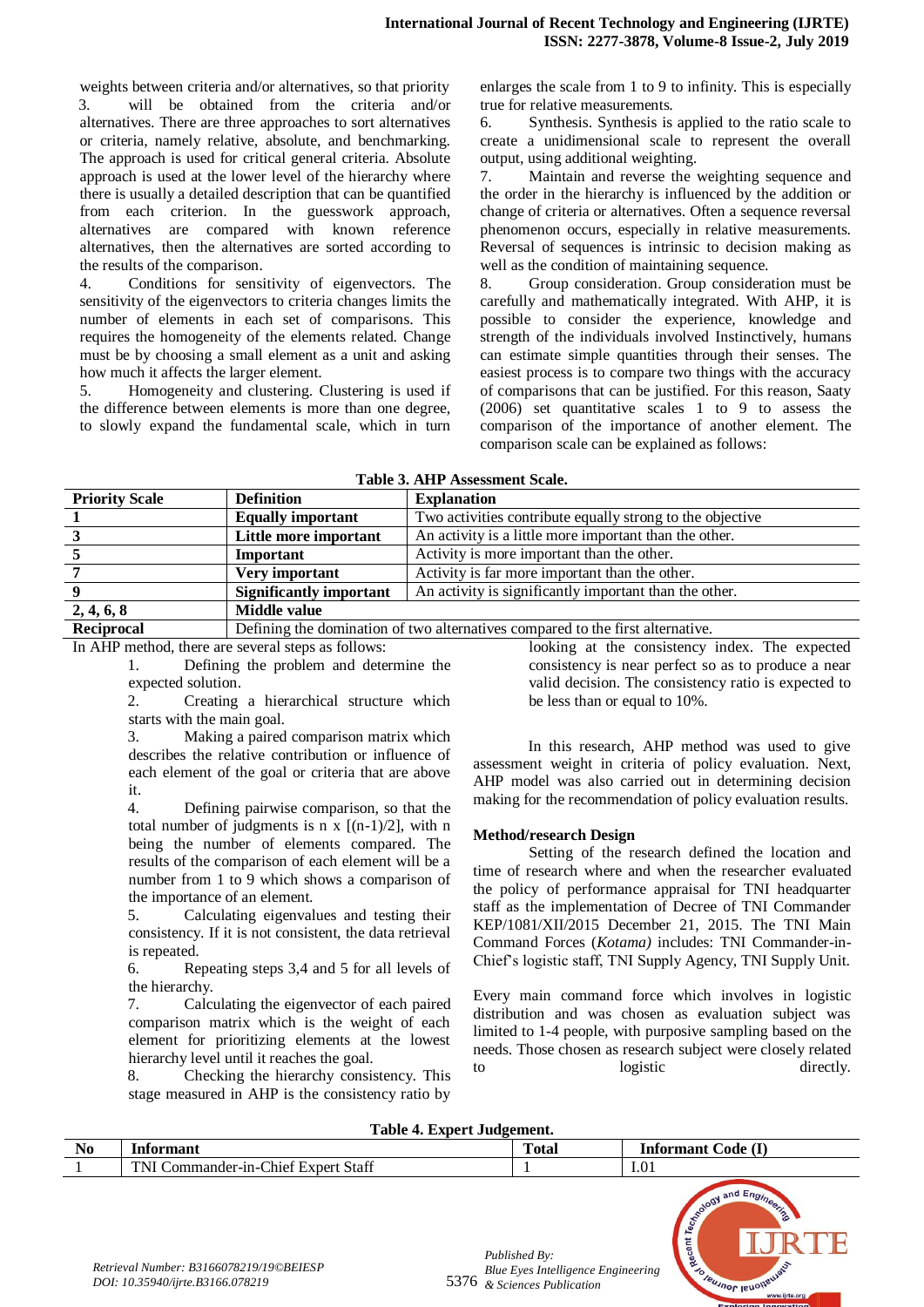| TNI Chief of Logistics Staff Division | I.O2 |
|---------------------------------------|------|
| Former Head of TNI Supply Agency      | 1.03 |
| Head of TNI Supply Agency             | 1.04 |

# **F. Goal**

The decision-making process about the continuity of the performance appraisal policy program was carried out by Analytical Hierarchy Process (AHP) method. Data collection was done by conducting a survey to 4 (four) experts who had been chosen.

There was four alternatives of performance appraisal programs continuity, namely 1) terminated policy program (H-I); 2) revised policy program (H-II); 3) continued policy program (H-III); 4) disseminated policy programs (H-IV).



| Figure 3. Hierarchy Structure of Personnel Appraisal Policy. |
|--------------------------------------------------------------|
|--------------------------------------------------------------|

| $\overline{\text{No}}$ | <b>Component of Evaluation</b> | <b>Criteria</b>                 | Reference      |
|------------------------|--------------------------------|---------------------------------|----------------|
| $\overline{1}$         | Design                         | • Objective                     | $\bullet$ [6]  |
|                        |                                | · Basic Policy and Legal Basis  | $\bullet$ [10] |
|                        |                                | • Involved human resources      | $\bullet$ [20] |
|                        |                                | $\bullet$ Time                  | $\bullet$ [8]  |
|                        |                                | $\bullet$ Scope                 | $\bullet$ [3]  |
|                        |                                | • Resources                     |                |
|                        |                                | $\bullet$ Finance               |                |
| $\overline{2}$         | Installation                   | $\bullet$ Infrastructure        | $\bullet$ [10] |
|                        |                                | $\bullet$ Instrument            | • $[21]$       |
|                        |                                | • Method of assessment          | $\bullet$ [20] |
|                        |                                | • Agenda-making                 | $\bullet$ [8]  |
|                        |                                | • Guideline, procedure, policy  | $\bullet$ [6]  |
|                        |                                |                                 | $\bullet$ [4]  |
|                        |                                |                                 | $\bullet$ [3]  |
| 3                      | Process                        | • Total of face-to-face meeting | $\bullet$ [10] |
|                        |                                | • Assessment process            | $\bullet$ [21] |
|                        |                                | $\bullet$ Technology            | $\bullet$ [20] |
|                        |                                | • Phase or process              | $\bullet$ [8]  |
|                        |                                | • Implemented assessment        | $\bullet$ [6]  |
|                        |                                | • Activities of the program     | $\bullet$ [5]  |
|                        |                                |                                 |                |

**Table 5. Evaluation Criteria of TNI Performance Assessment Policy.**

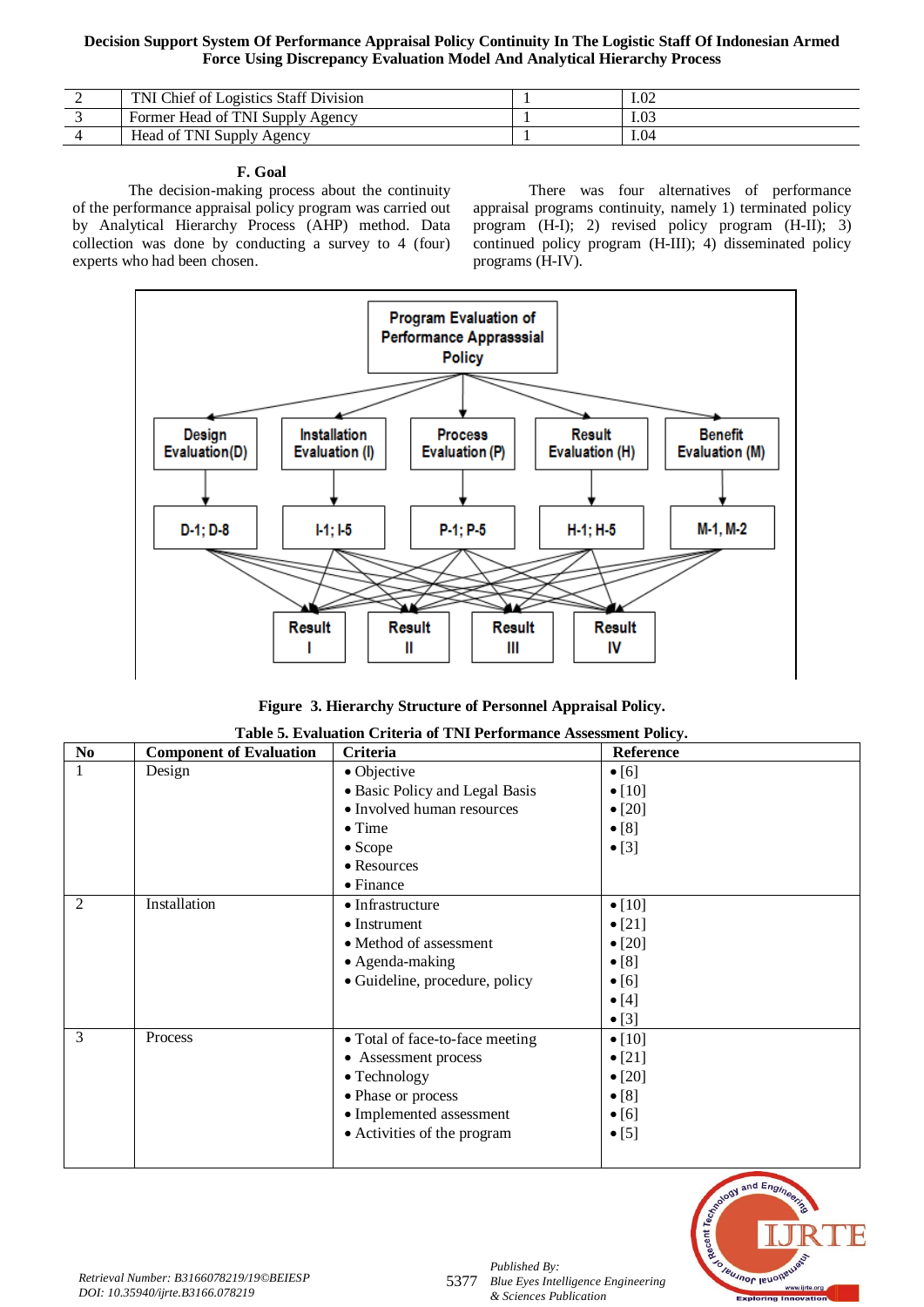| 4 | Result                  | • Implementation of the policy/program | $\bullet$ [10] |
|---|-------------------------|----------------------------------------|----------------|
|   |                         | • Total of achievement                 | $\bullet$ [22] |
|   |                         | • Number of participants               | $\bullet$ [20] |
|   |                         | • Satisfaction of the stakeholders     | $\bullet$ [8]  |
|   |                         |                                        | $\bullet$ [6]  |
|   |                         |                                        | $\bullet$ [3]  |
|   | Analysis of the benefit | • Policy Impact                        | • $[22]$       |
|   | (Outcome)               | • Continuation of the policy           | • $[10]$       |
|   |                         |                                        | • $[20]$       |
|   |                         |                                        | $\bullet$ [8]  |
|   |                         |                                        | $\bullet$ [6]  |
|   |                         |                                        | $\bullet$ [3]  |

# **III. RESULT AND DISCUSSION**

The process of decision making about the continuity of performance appraisal policy program was

using Analytical Hierarchy Process (AHP) method. Data collection was done through survey to 4 (four) experts who had been chosen.

| Table 0. Result value of vverghting Criteria. |       |                     |        |        |                                                                     |
|-----------------------------------------------|-------|---------------------|--------|--------|---------------------------------------------------------------------|
| <b>Criteria</b>                               |       | <b>Sub Criteria</b> |        | Weight |                                                                     |
|                                               |       |                     |        | Local  | <b>Total</b>                                                        |
|                                               |       | $D-1$               |        | 0,2192 | 0,0319                                                              |
|                                               |       | $D-2$               |        | 0,2192 | 0,0319                                                              |
| $\mathbf D$                                   |       | $D-3$               |        | 0,0713 | 0,0104                                                              |
| 0,1455                                        |       | $D-4$               |        | 0,0806 | 0,0117                                                              |
|                                               |       | $D-5$               |        | 0,1334 | 0,0194                                                              |
|                                               |       | $D-6$               |        | 0,0713 | 0,0104                                                              |
|                                               |       | $D-7$               |        | 0,0713 | 0,0104                                                              |
|                                               |       | $D-8$               |        | 0,1334 | 0,0194                                                              |
|                                               |       | $I-1$               |        | 0,3806 | 0,0388                                                              |
| $\bf{I}$                                      |       | $I-2$               |        | 0,1194 | 0,0122                                                              |
| 0,1020                                        |       | $I-3$               |        | 0,1542 | 0,0157                                                              |
|                                               |       | $I-4$               |        | 0,2264 | 0,0231                                                              |
|                                               |       | $I-5$               |        | 0,1194 | 0,0122                                                              |
|                                               |       | $P-1$               |        | 0,1455 | 0,0330                                                              |
| ${\bf P}$                                     |       | $P-2$               |        | 0,1020 | 0,0232                                                              |
| 0,2271                                        |       | $P-3$               |        | 0,2271 | 0,0516                                                              |
|                                               |       | $P-4$               |        | 0,1638 | 0,0372                                                              |
|                                               |       | $P-5$               |        | 0,3616 | 0,0821                                                              |
|                                               |       | $H-1$               |        | 0,1315 | 0,0215                                                              |
| H                                             |       | $H-2$               |        | 0,0981 | 0,0161                                                              |
| 0,1638                                        |       | $H-3$               |        | 0,2647 | 0,0433                                                              |
|                                               |       | $H-4$               |        | 0,1926 | 0,0315                                                              |
|                                               |       | $H-5$               |        | 0,3132 | 0,0513                                                              |
| M                                             |       |                     |        |        |                                                                     |
| 0,3616                                        |       | $M-1$               |        | 0,5000 | 0,1808<br>Note: Five main elements which affect the continuation of |
|                                               | $M-2$ | 0,5000              | 0,1808 |        | nerformance appraisal policy                                        |

# **Table 6. Result Value of Weighting Criteria.**

performance appraisal policy.

# **Table 7. Result of Main Elements Weighting.**

| Aspect | Weight |
|--------|--------|
| Design | 0,1455 |

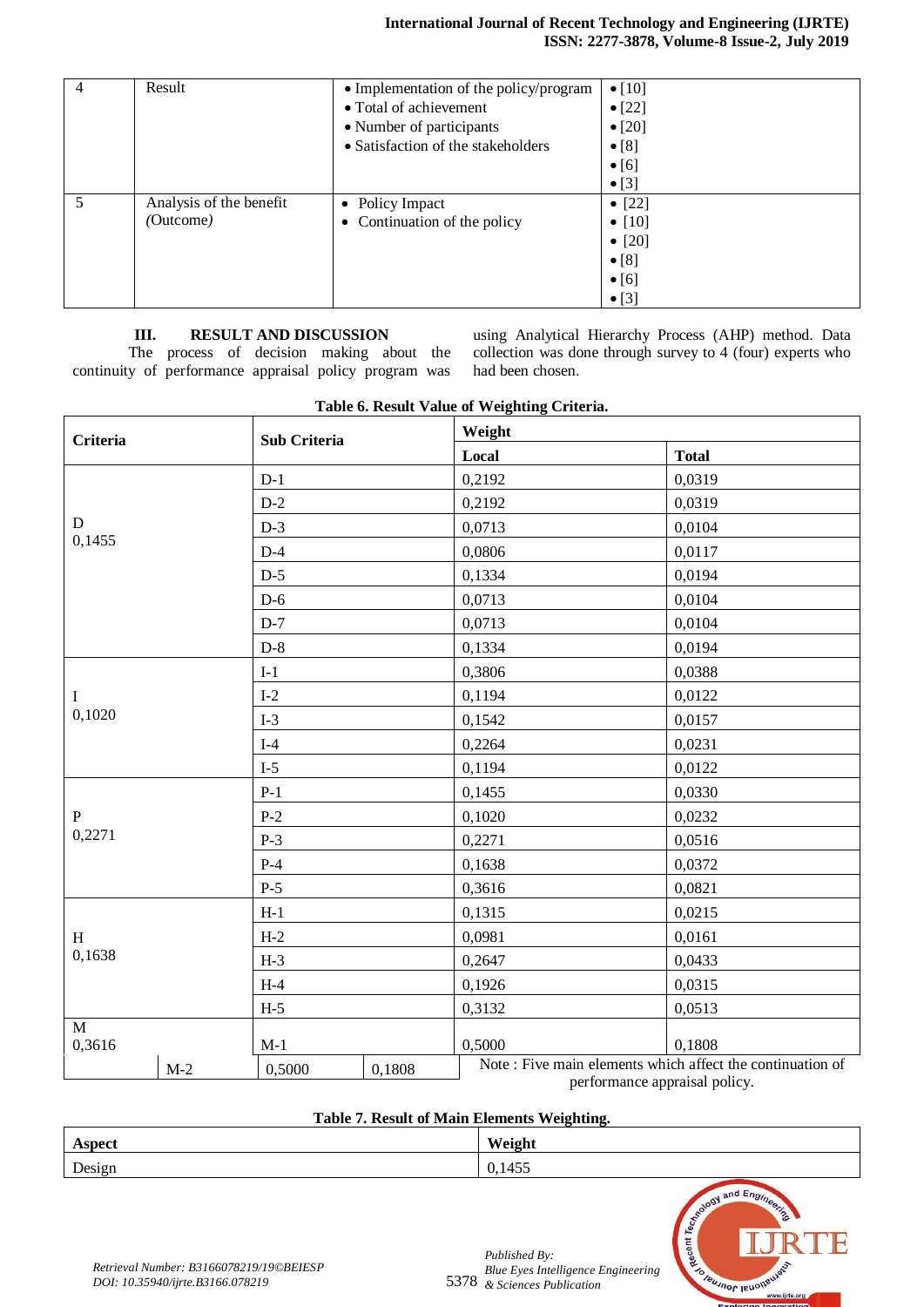| Installation | 0,1020 |
|--------------|--------|
| Process      | 0,2271 |
| Result       | 0,1638 |
| Benefit      | 0,3616 |

Based on the weight value of the calculation results in the xx table, it showed that the design aspect (D) had a weight of 0.01455; installation aspect (I) had a weight of 0.102; process aspect (P) had a weight of 0.2271; results

aspect (H) had a weight of 0.1638; and benefit aspect (M) had a weight of 0.3616. Based on the opinion of experts, the most influential aspect in making decision on determining the continuity of policy programs is the benefit aspect (M).

<span id="page-7-0"></span>

| <b>Aspect</b> | Weigth | Rank |  |
|---------------|--------|------|--|
| $H-1$         | 0,1165 | 4    |  |
| $H-2$         | 0,3732 |      |  |
| $H-3$         | 0.2644 |      |  |
| $H-4$         | 0,2459 |      |  |



**Figure 4. Graph Value of Policy Continuation Decisions.**

Based on calculation with the AHP method in [Table 8](#page-7-0) and and 8 and and 1

Figure **1**, the consistency ratio was 0.036 (smaller than 0.1), so that the overall hierarchy model was consistent. The results of weighting criteria according to the level of importance of policy decision making showed that the terminated performance appraisal policy aspect (H-I) obtained a weight of 0.01165; the revised performance appraisal policy aspect (H-II) obtained weight of 0.3732; the continued performance appraisal policy aspect (H-III) obtained a weight of 0.2644; and disseminated performance appraisal policy aspect (H-IV) obtained a weight of 0.2459.

Based on the experts' opinion, the policy of performance appraisal program for TNI logistics officers needed to be revised or reviewed. Based on the results of the evaluation analysis, there were several sub-aspects of the criteria which needed to be revised. This certainly became TNI logistics officers. Given the importance of the policy program, a revised team of policy programs will be needed to accelerate the subsequent development process. Therefore, it can be reused as an instrument in identifying the capabilities of TNI logistics officers.

# **IV. CONCLUSION**

Based on the experts' judgement, the policy of performance appraisal program for TNI logistics officers needed to be revised or reviewed. Based on the results of the evaluation analysis, there were several sub-aspects of the criteria which needed to be revised.

TNI as a non-profit organization, has conducted a series of assessments of human resources performance, in this case to the soldiers within the organization. At present, TNI has a basic policy on evaluating the performance of individual soldiers as stated in the Decree of TNI Commander Number KEP/1081/XII/2015 on December 21, 2015 concerning Technical Guidelines for Individual Performance Appraisal. Based on the weight value of the calculation results, it showed that the design aspect (D) had a weight of 0.01455; installation aspect (I) had a weight of 0.102; process aspect (P) had a weight of 0.2271; results aspect (H) had a weight of 0.1638; and benefit aspect (M) had a weight of 0.3616. Based on the opinion of experts, the

most influential aspect in making decision on determining the continuity of policy



*Retrieval Number: B3166078219/19©BEIESP DOI: 10.35940/ijrte.B3166.078219*

5379

*Published By: Blue Eyes Intelligence Engineering & Sciences Publication*